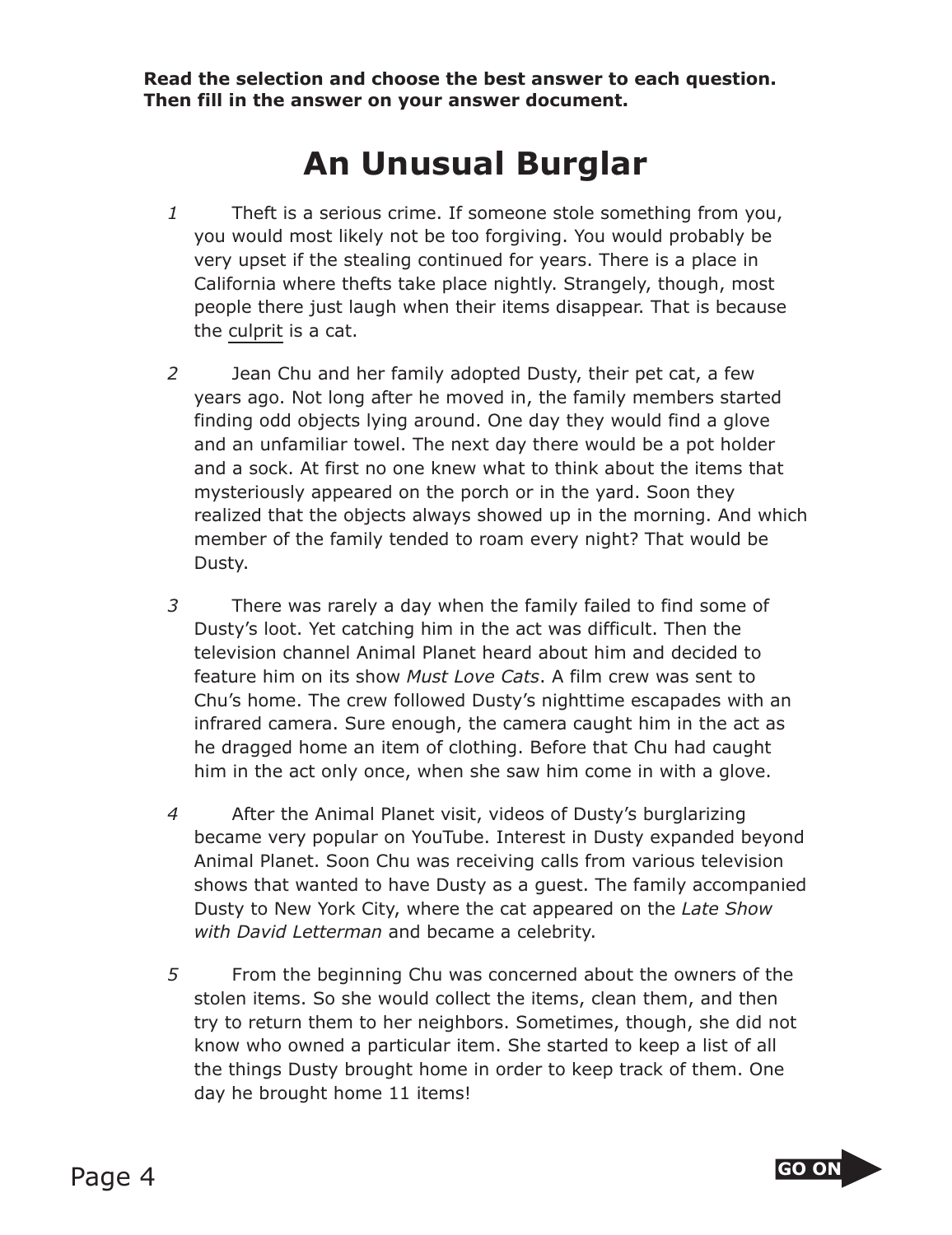- *6* Over time Chu ran into a continuing problem. The items belonging to unknown owners were piling up. There were bathing suits, toys, shoes, and caps. Chu stored them in boxes in her dining room until it was filled with the stuff. Eventually she laid everything out on tables in her front yard. Then she put up signs inviting her neighbors to come reclaim their belongings.
- *7* It wouldn't have been surprising if the owners of the missing objects had used this event as an opportunity to complain. But most everyone was good-natured about the "thefts." Kelly McLellan, who lives nearby, said, "He stole my bikini. He did it in two trips. He was very focused on keeping the ensemble. When it went missing I wasn't worried, though. I knew where to go."
- *8* The Somers family lost lots of shorts and towels, several sponges, and six bathing suits that Dusty took from a clothesline. "We don't leave anything out anymore," said Stephanie Somers. "But we don't mind. We like Dusty."
- *9* The rest of the community seems to share this affection for Dusty. He is often asked to take part in area pet events. One time he was asked to lead the Redwood City pet parade. On another occasion he was the special guest in an animal fashion show. For the show he wore a most appropriate outfit—a jumpsuit with prison stripes.



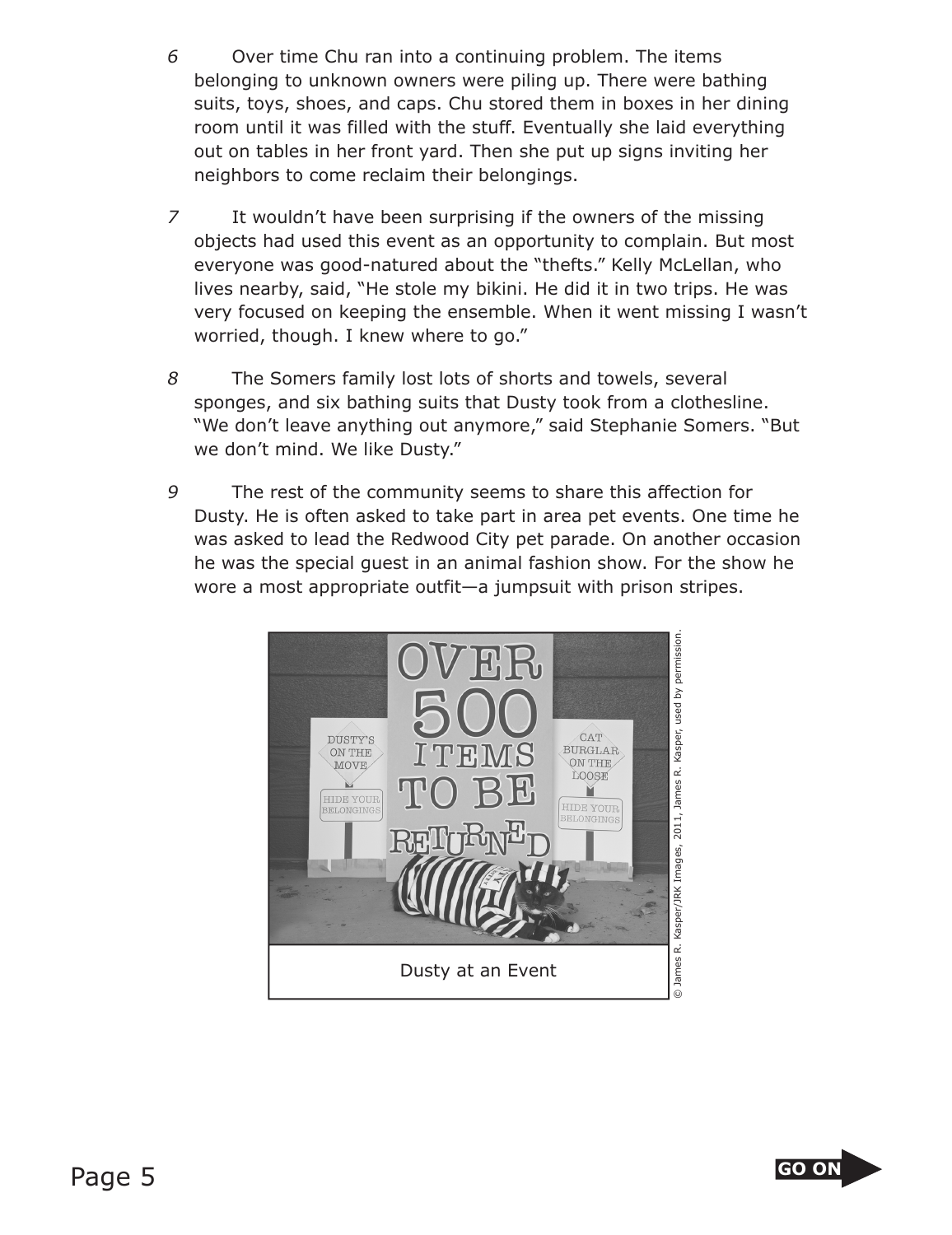- **1** The main purpose of paragraphs 7 and 8 is to  $-$ 
	- **A** show that Dusty takes items from only two of Chu's neighbors
	- **B** explain that Chu's neighbors aren't bothered when Dusty takes their personal items
	- **C** emphasize that Chu's neighbors deliberately leave objects lying around for Dusty
	- **D** describe how Dusty carefully chooses the items he takes from Chu's neighbors

- **2** The author wrote this selection most likely to tell the reader that
	- **F** Dusty should face consequences for his actions
	- **G** Dusty has caused major problems for his owners over the years
	- **H** because Dusty is a cat, he is active mostly at night
	- **J** Dusty is a cat with a habit that has attracted a lot of attention

- **3** In what way does Chu stay aware of Dusty's activities?
	- **A** She waits for Dusty on the porch when he leaves the house.
	- **B** She watches videos on YouTube to see what Dusty has done.
	- **C** She creates a list of the items he has brought home.
	- **D** She talks with neighbors each morning to learn about missing items.

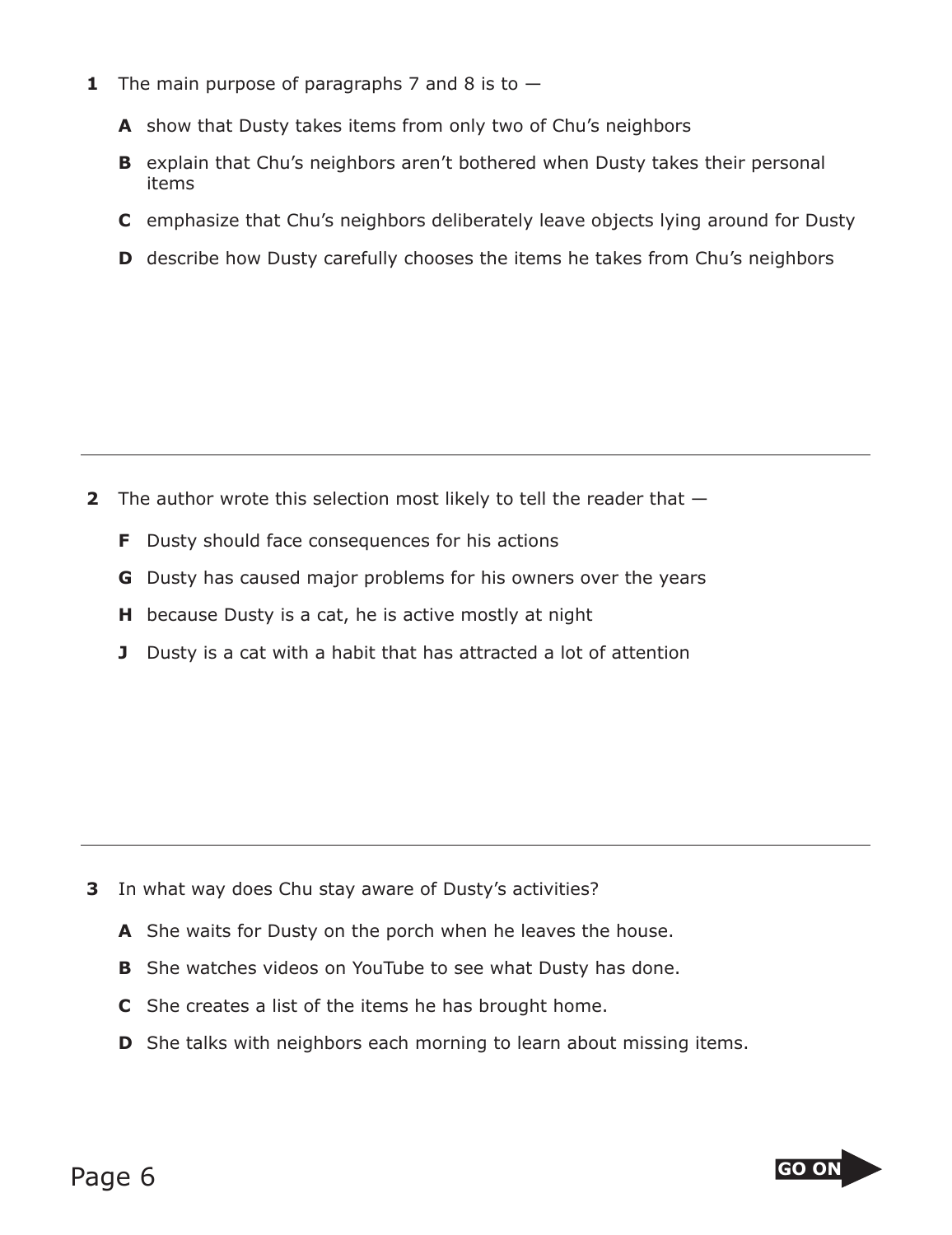- **4** Which sentence expresses the main idea of paragraph 2?
	- **F** *Jean Chu and her family adopted Dusty, their pet cat, a few years ago.*
	- **G** *Not long after he moved in, the family members started finding odd objects lying around.*
	- **H** *One day they would find a glove and an unfamiliar towel.*
	- **J** *Soon they realized that the objects always showed up in the morning.*

- **5** In paragraph 1, the word culprit means someone who is
	- **A** active mostly at night
	- **B** interested in hunting for treasure
	- **C** guilty of a wrongful act
	- **D** extremely annoying to live near

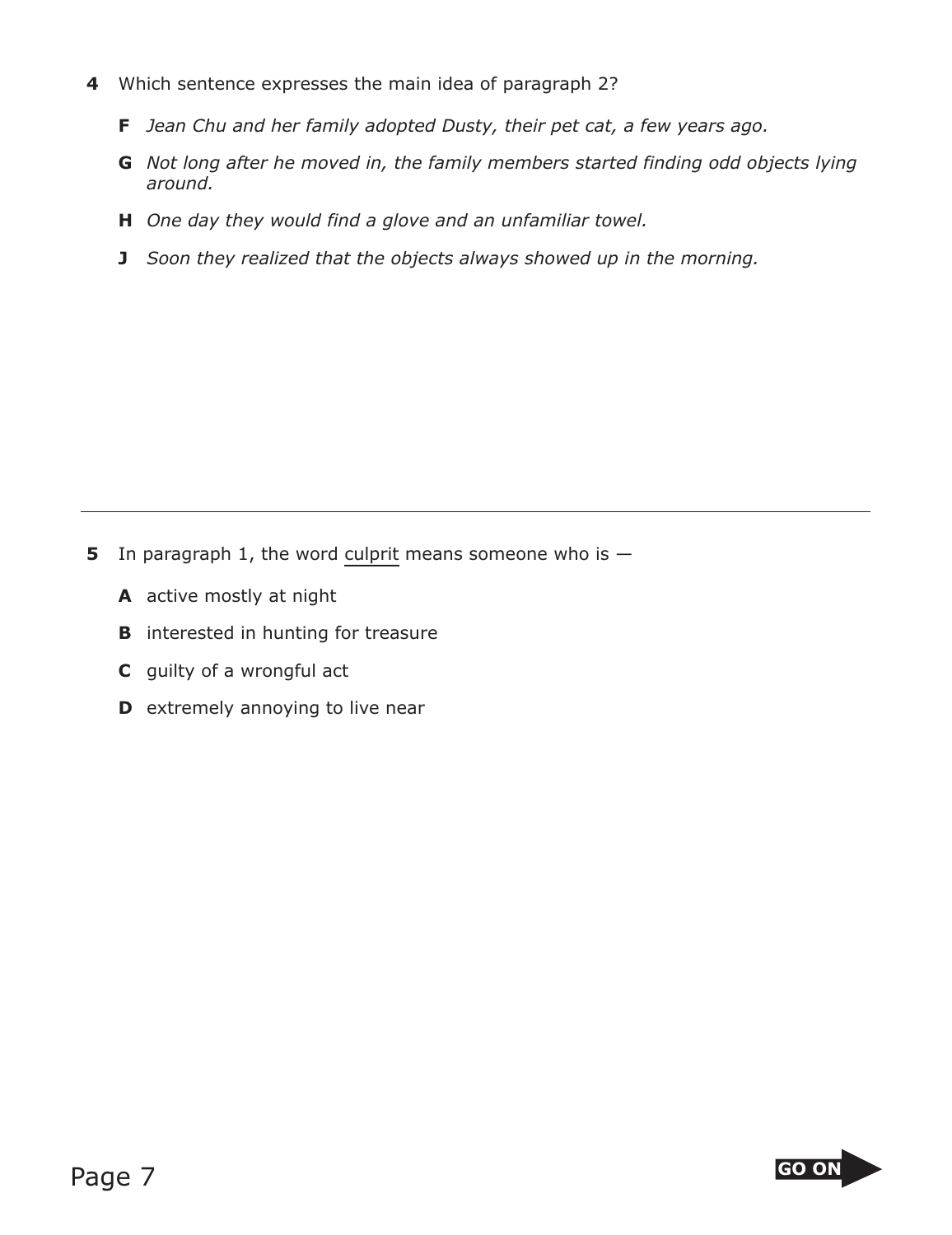- **6** What does the information presented in this selection suggest about how people view Dusty's actions?
	- **F** They are surprised that Dusty's actions have not made Chu find him a new home.
	- **G** They believe that Dusty's actions are a result of his being in an unfamiliar neighborhood.
	- **H** They are entertained by stories about Dusty.
	- **J** They are confused about how Dusty manages to take many of the belongings.

- **7** The reader can infer that Chu is concerned about Dusty's habit because she  $-$ 
	- **A** has contacted a group of experts to help her work with Dusty
	- **B** reminds her neighbors to gather their belongings before it gets dark outside
	- **C** keeps Dusty busy with other activities to try to change his behavior
	- **D** thinks of ways to return the items she finds to their proper owners

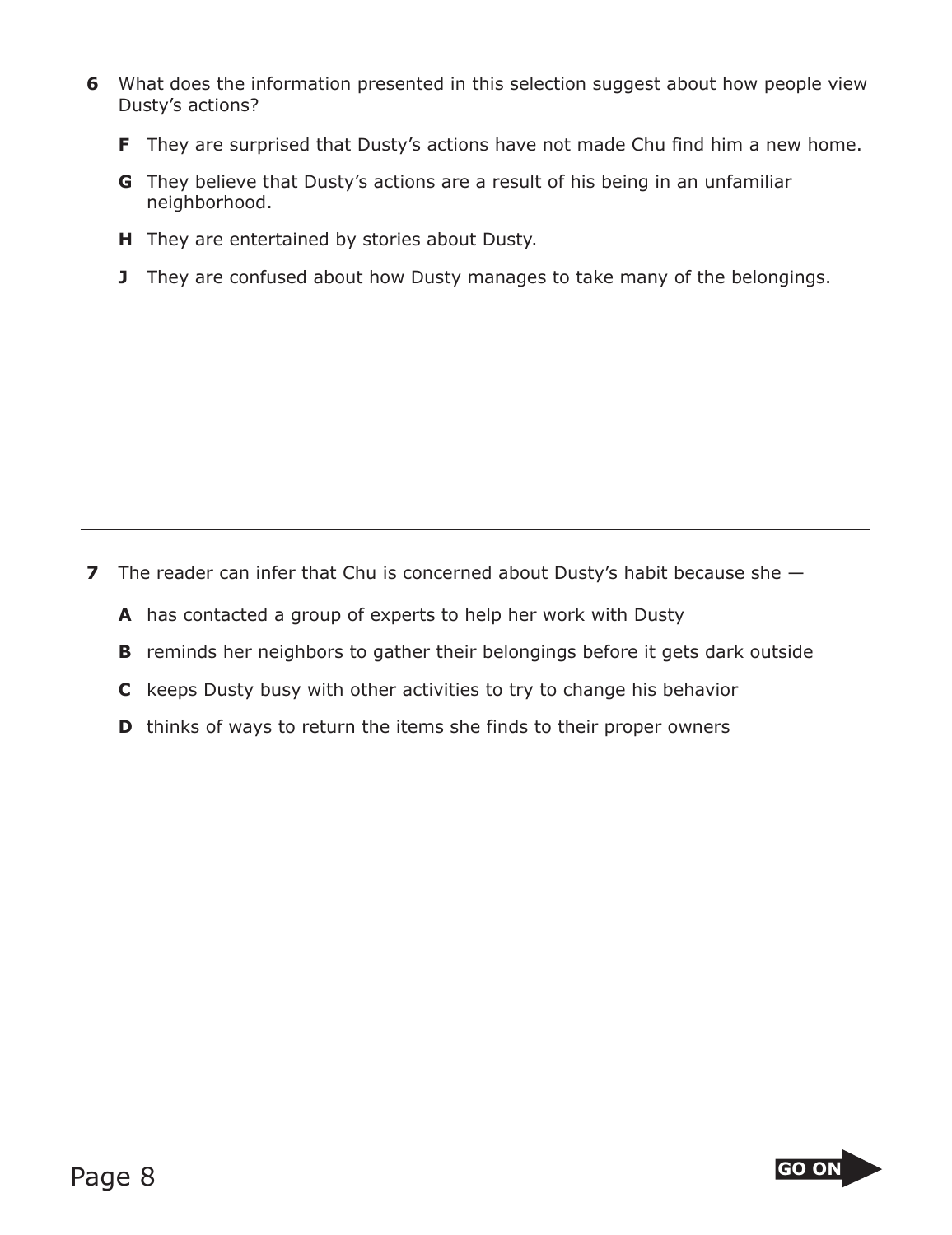- **8** Which of these best summarizes the selection?
	- **F** A cat named Dusty has become famous for taking items from neighbors. He has appeared on the *Late Show with David Letterman*, *Must Love Cats*, and YouTube. He also appears in parades and fashion shows.
	- **G** A cat named Dusty is popular with his neighbors because he takes their items. He sneaks out at night and brings the objects back to his owner's house. He has been caught on video by a television crew.
	- **H** Dusty, a recently adopted cat, began to roam around his neighborhood in California every night. Before long he began to steal things from the neighbors. He stole hundreds of items before being caught.
	- **J** Dusty, a cat in California, has a habit of bringing home items he finds around his neighborhood. One night a crew working for a television show filmed him bringing home an item of clothing. He has since become famous and appeared elsewhere on television.

- **9** The reader can infer that the author's attitude toward Dusty is one of
	- **A** amusement
	- **B** outrage
	- **C** curiosity
	- **D** sympathy